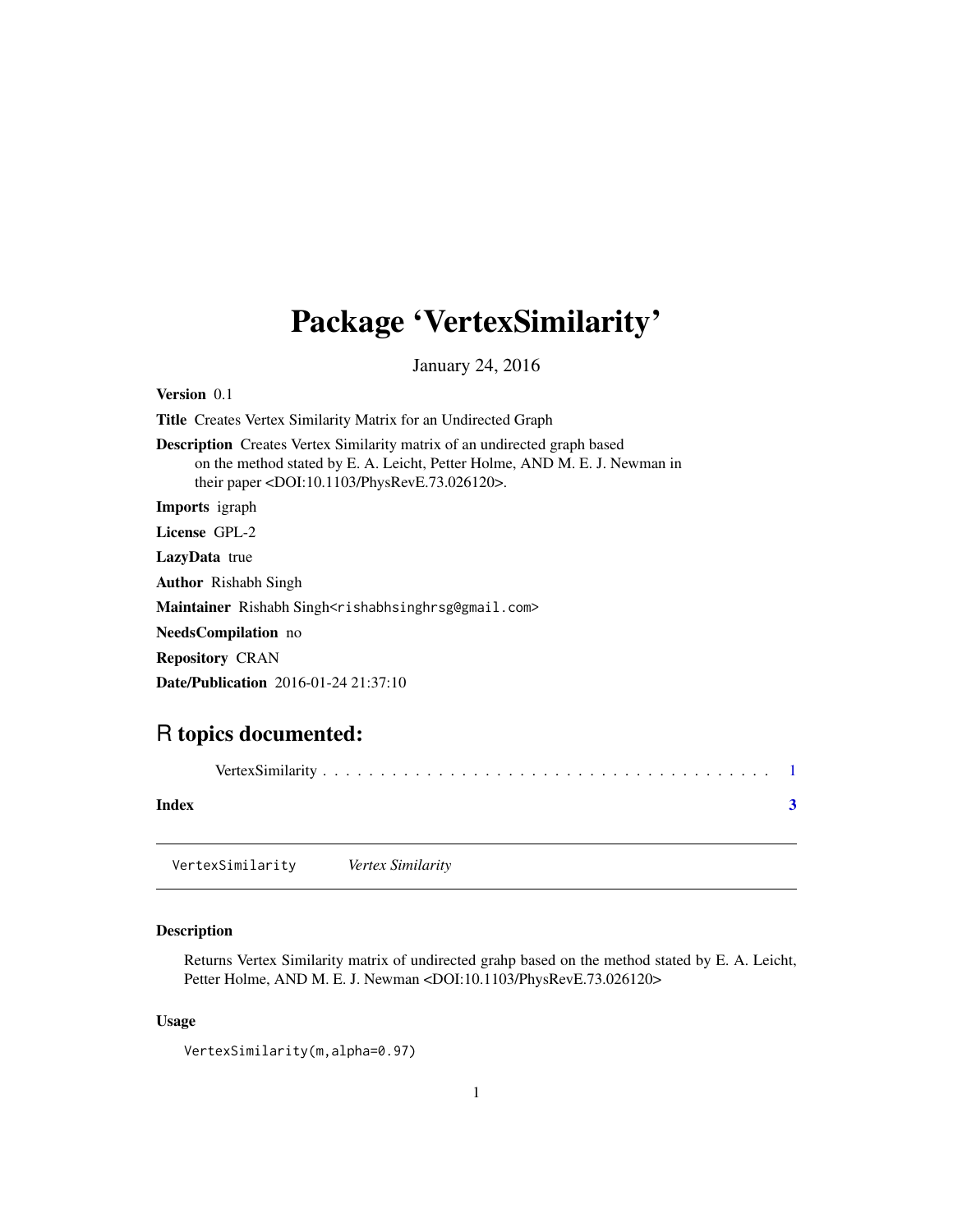#### Arguments

| m     | Adjacency matrix of the graph                                                                                                                                                                                                                              |
|-------|------------------------------------------------------------------------------------------------------------------------------------------------------------------------------------------------------------------------------------------------------------|
| alpha | It tells the contribution of long paths relative to short ones. For, $0 < a$ lpha < 1,<br>similarity measure considers vertices to be more similar if they have a greater<br>than expected number of short paths between them, than if they have a greater |
|       | than expected number of long ones.                                                                                                                                                                                                                         |

#### Details

This method is based on the idea that a pair of vertices i,j are similar to each other if any pair u,v of their neighbours is similar. Using this method we can even find similarity values for the vertices that are not directly connected.

#### Examples

```
m \le - matrix(c(1,0,0,0,0,1,1,1,1),ncol=3,nrow=3,byrow=TRUE)
SimilarityMatrix <- VertexSimilarity(m,alpha=0.85)
```